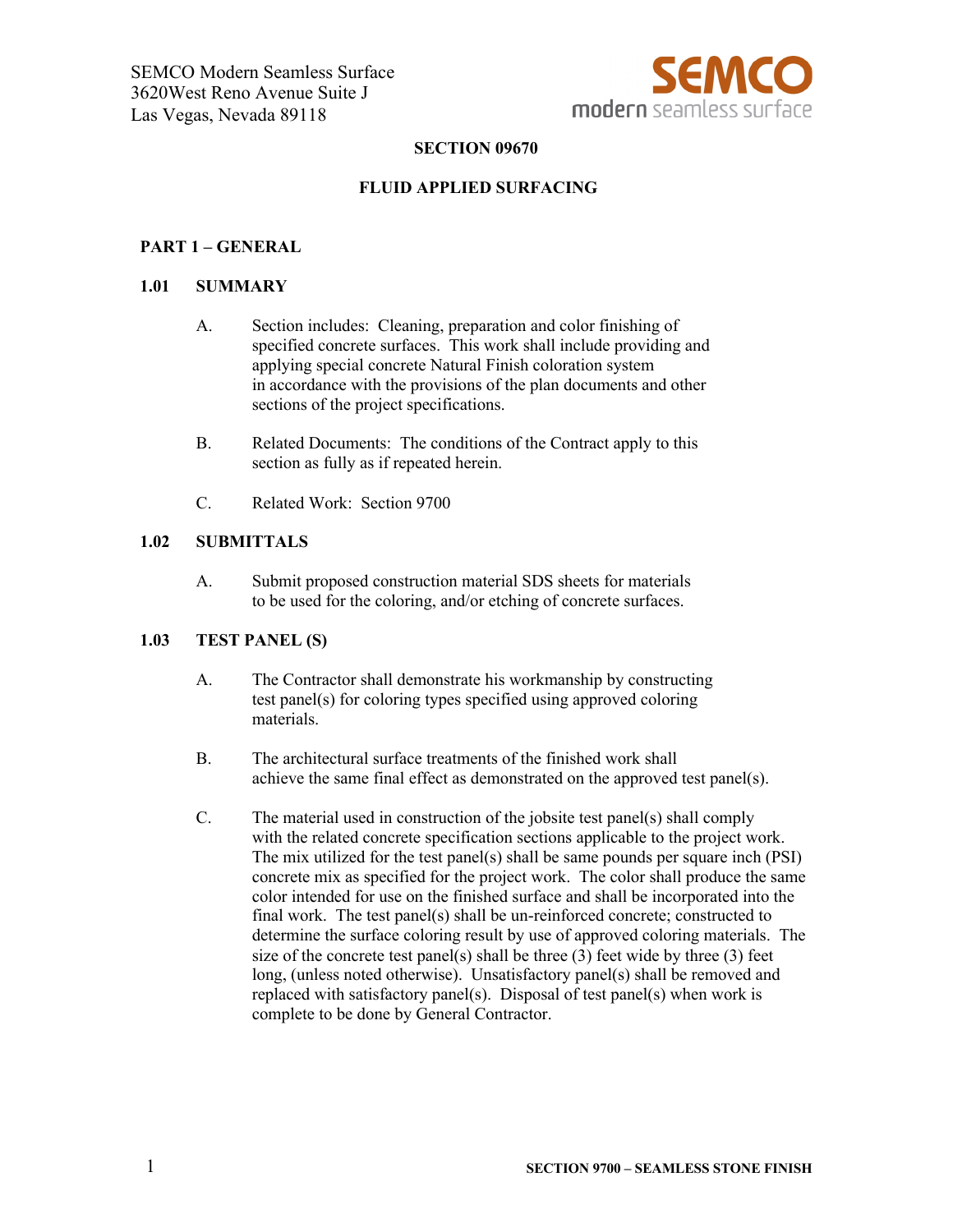

# **1.04 QUALITY ASSURANCE**

- A. Quality Standards: The standards named herein are specified to establish standards of quality, performance, and compliance with the design concept which is to duplicate the color of the approved "referee sample".
- B. Test Panels: Provide a minimum of two test panels utilizing the same concrete materials as provided at the project site with the same finish as concrete areas to receive coloring and etching. Each panel will be a minimum of 9 square feet in size (unless noted otherwise), and found in unobtrusive location as selected by the Architect's representative, to demonstrate color and texture of the designed surface. Obtain the Architect's representative's acceptance of visual qualities of the test panels before start of the project coloring. Retain test panels during construction as standards for judging completed work.
- C. Experience and Qualifications:
	- 1. The products and work shall be supplied by a subcontractor having experience in sandblast etching and coloring, being a Licensed and Certified Contractor by the manufacturer, and having two (2) years experience with the "X-BOND" System, preparation, coloring and finish systems.
	- 2. Contractor shall furnish evidence to the satisfaction of the Architect that proposed products have been successfully used in other similar scale coloring applications.
- D. System Performance shall meet the following requirements:
	- 1. Standard Guide for Testing Industrial Protective Coatings: ASTM – D6577-00a
	- 2. Standard Test Method for chipping resistance of coatings: ASTM \_ D3170-03
	- 3. Standard Test Method for bond strength adhesive systems used with concrete as measured by direct tension: ASTM – C1404/C1404M-98(2003)
	- 4. Standard Test Method for pull off strength of coatings using portable adhesion testers: ASTM – D541-02
	- 5. Determination of depth of penetration of clear penetrating water repellents on concrete. ASTM – WK5956
	- 6. Standard Test Method Volatile Organic Content ASTM D-3960
	- 7. Standard Test Method Water Content ASTM D-3792
	- 8. Standard Test Method Solvent Content ASTM D-4457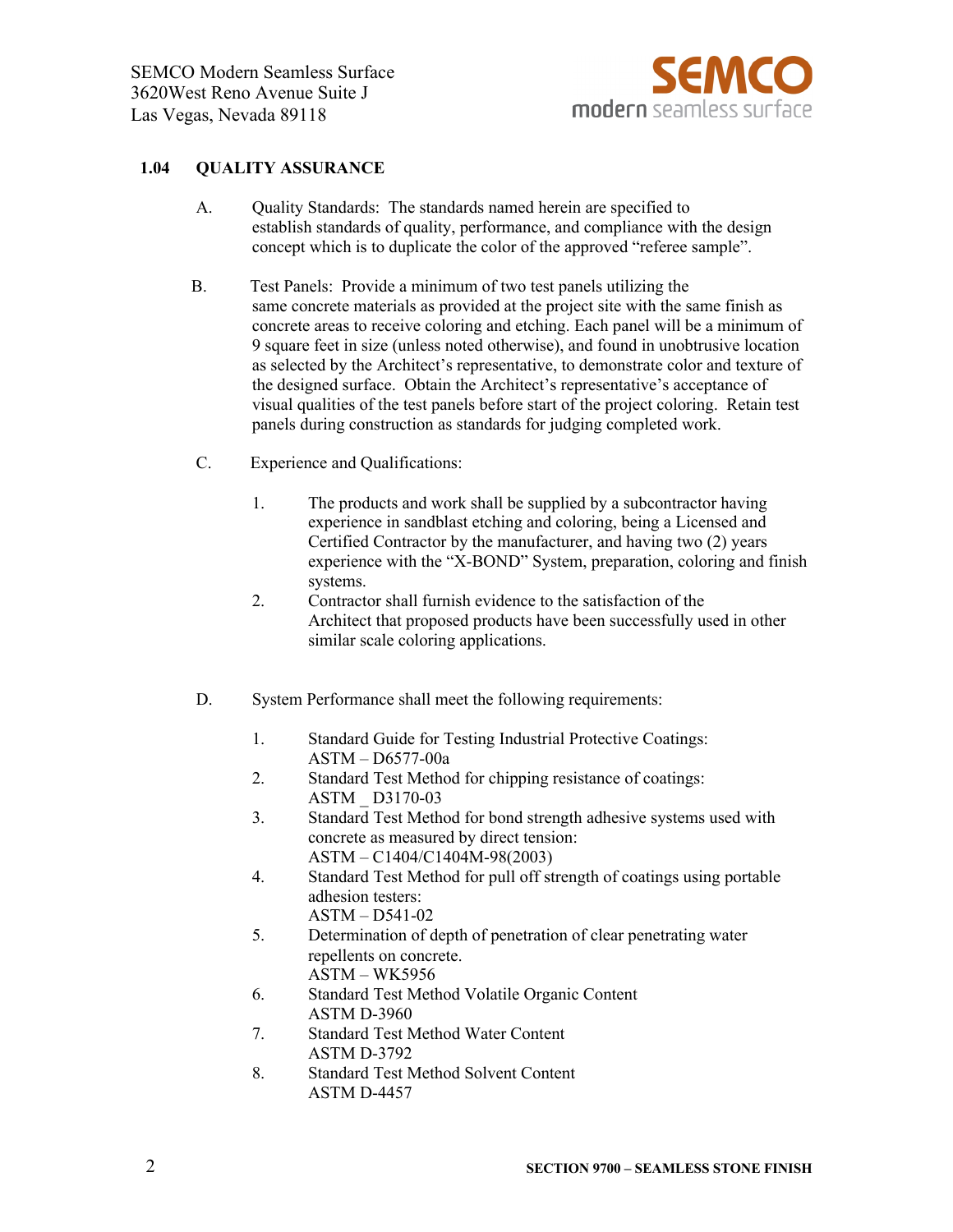SEMCO Modern Seamless Surface 3620West Reno Avenue Suite J Las Vegas, Nevada 89118



- 9. Standard Test Method Non Volatile Residue ASTM D-2369 10. Standard Test Method Density
- ASTM D-1457

#### **1.05 WARRANTY**

A. SEMCO provides a standard five year warranty on the X-Bond System against delamination when installed by an approved installer or installer that has received a training course for use by SEMCO Surfaces Inc.,

## **PART 2 – PRODUCTS**

#### **1.06 MATERIALS**

- A. Specifications are based on products as manufactured by SEMCO, Inc. 3620 W. Reno Ave Suite J, Las Vegas, Nevada 89118. Phone: (702) 222-9495 Fax: (702) 222-1788.
- B. X-BOND SYSTEM with integral color to match final approved surface color. Superior Adhesion, UV Resistance, Waterproof seamless stone system. TT-P-001411 (Waterproofing below grade). Integration of SEMCO X-Bond Liquid Membrane and Reinforcing Fabric to meet ANSI 118-10 - Waterproofness ASTM D4068-01
- C. Use of the X-Bond Seamless Stone, Liquid Membrane, and Reinforcing Fabric can be used over interior joints to create a continuous surface. Expansion joints, cold joints and/or submerged joints in an exterior environment should be honored due to continuous fluctuations in temperatures and other exterior conditions.
- D. In accordance with the desired thickness, the use of the SEMCO X-BOND BROWN COAT will be necessary as a rapid 24 hour cure surface filler/level. SEMCO Brown Coat forms a mechanical cross link with the substrate enabling a perfect bond. The Brown Coat also has an integrated waterproofing system. TT-P-001411 (Waterproofing below grade). Application can be done up to 6 inches in a single pour.
- E. Special surface colors shall be performed using approved colors suitable for the purpose intended and applied in a manner consistent with the design intent of the project. The Architects approved "test panel" shall act as the basis for determining the appropriate color application.
- F. The color agent shall be a penetrating mix, compatible color finish for the exterior application on new concrete with field evidence of resistance to moisture, alkali, acid and mildew, mold and fungus, or degradation. The coloring agent shall be breathable, allowing moisture and vapor transmission.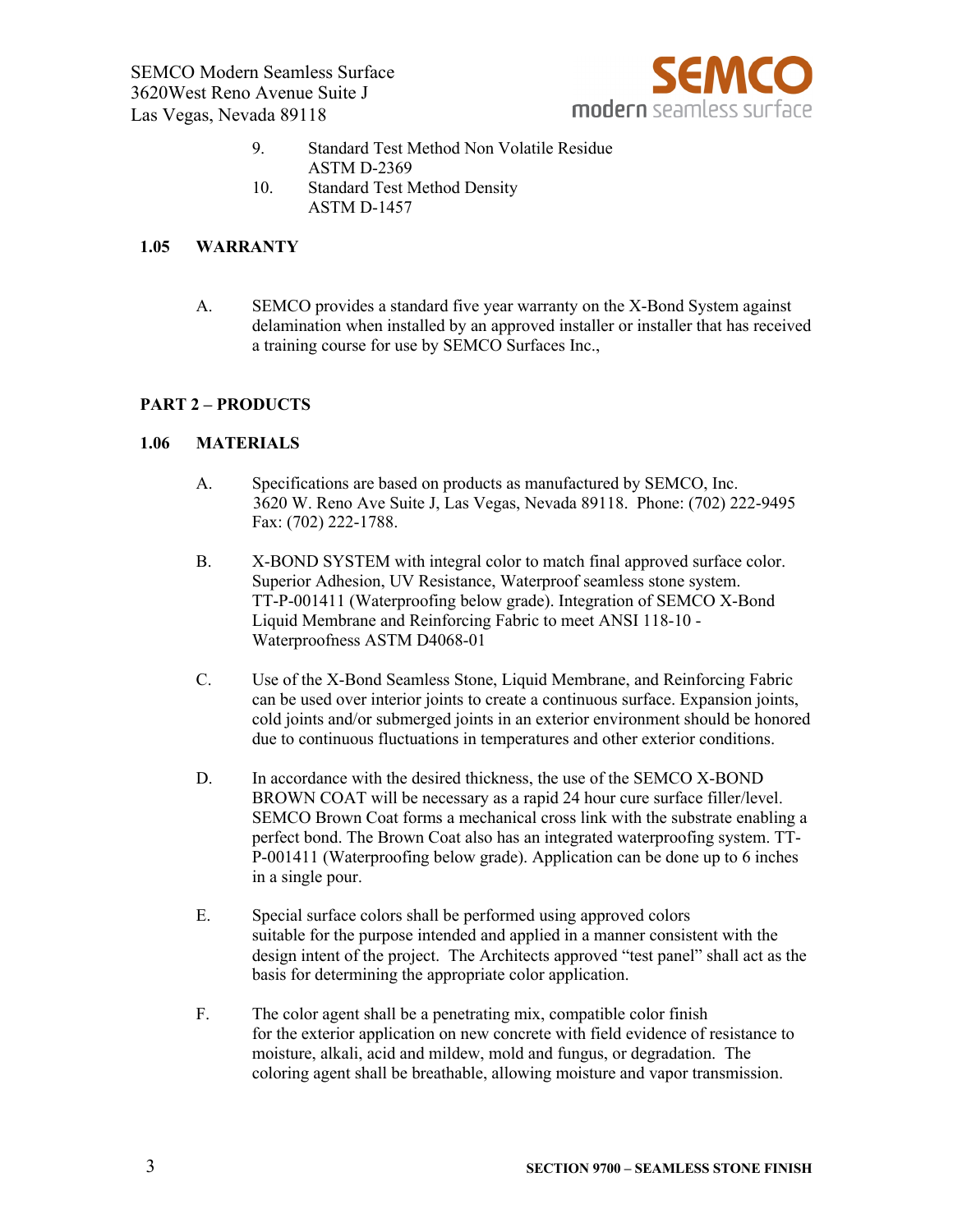

G. All materials shall be furnished, prepared, applied, cured, and stored according to Product Manufacturer directions with special attention given to recommended temperature range for finish systems.

# **PART 3 – EXECUTION**

## **1.07 APPLICATION OF SEAMLESS STONE AND FINISH**

- A. Concrete should be at least 28 days old, free from dark alkali spots, and clean from grease, paint, oil, soap, and other foreign matter, which would prevent necessary bonding, penetration and subsequent reaction of the color with the concrete surface to be colored.
- B. Preparation: Clean concrete to ensure the surface is free of all latency, dirt, dust, grease, efflorescence, paint, and any foreign material prior to the color application in accordance with SEMCO manufacturer's recommendations. All surfaces must check pH balance and use solution to meet SEMCO manufacturer's recommendations. The subcontractor shall correct, at his own cost, any surface problems created as a direct result of the surface preparation methods used.
- C. While substrate is damp apply STONE SOAP to all areas receiving X-BOND. Use a low speed scrubber with a blue nylon concrete cleaning brush to help agitate the surface and then pressure wash clean. Mixture ratio of (4:1) for normal cleaning of newly cured concrete. Do not use hydrochloric acids or other chemicals that may react or allow discoloration of the substrate.
- D. Remove oil, wax, and grease by use of SEMCO Power Cleaner Biodegradable Degreaser. Remove mineral or calcium deposits by use of SEMCO NuLift Cleaner – Biodegradable Mineral Cleanser
- E. X-Bond Seamless Stone Thickness FOR WATERPROOFING required: minimum 8 mm. This includes the Brown Coat. For details of the installation technique of the X-Bond, please refer to manufacturer installation instructions.
- F. Apply SEMCO X-Bond System to achieve desired texture; according to approved sample; only to areas or graphics intended to receive color. Apply color to provide coverage as recommended by manufacturer or to achieve the colors selected and to match the approved "test panel" for coloration. Apply each coat thin and evenly. ALWAYS TEST A SMALL AREA FIRST. Allow PRE STAIN SYSTEM to completely dry.

#### **1.08 SEALER**